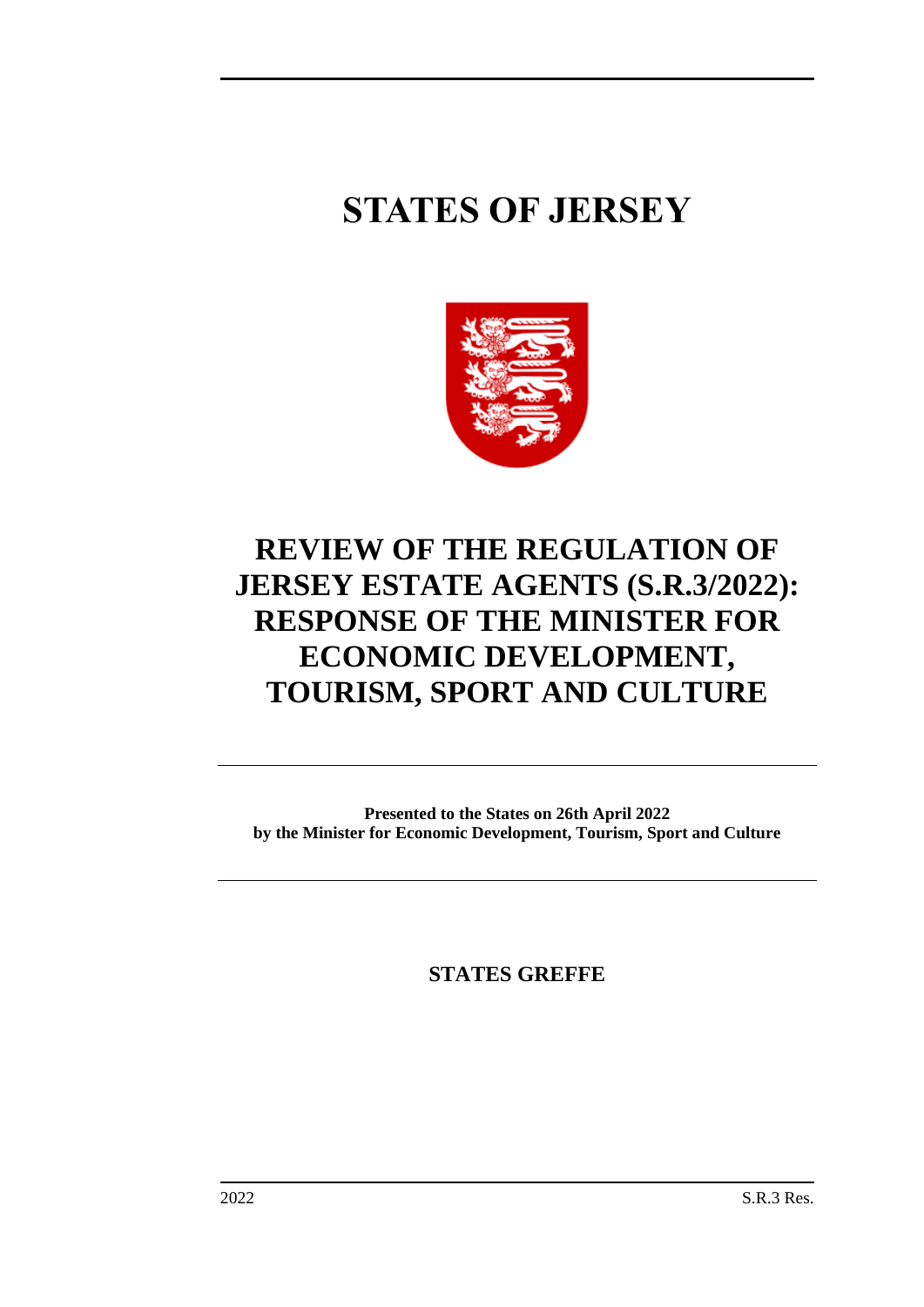#### **REVIEW OF THE REGULATION OF JERSEY ESTATE AGENTS (S.R.3/2022): RESPONSE OF THE MINISTER FOR ECONOMIC DEVELOPMENT, TOURISM, SPORT AND CULTURE**

| <b>Ministerial Response to:</b>             | S.R.3/2022                                                                                           |
|---------------------------------------------|------------------------------------------------------------------------------------------------------|
| <b>Ministerial Response required</b><br>by: | $22nd$ April $2022$                                                                                  |
| <b>Review title:</b>                        | Regulations for the licence application,<br>production and export of Medicinal Cannabis<br>on Jersey |
| <b>Scrutiny Panel:</b>                      | Economic and International Affairs Scrutiny<br>Panel                                                 |

#### **INTRODUCTION**

The Minister would like to thank the Panel for undertaking this review and to restate his willingness to consider a statutory registration scheme for estate agents and/or a redress scheme that would further enhance the equity and effectiveness of the property transaction system in Jersey. He further notes that this subject matter has a bearing on the broader subject of housing affordability and availability, which is a particularly high priority for Government and is expected to remain so for the foreseeable future.

S.R.3/2022 provides some further helpful insight into the operation of the property market and how estate agents operate or are perceived to operate within it. Having considered in detail the evidence base that underpins the Panel's findings and recommendations, the Minister accepts that a degree of regulation and mandatory professional qualification for estate agents could generate benefit. He is nevertheless mindful that estate agents play one role in the residential property transaction system alongside a number of other key parties that include: the Court; lawyers and conveyancers; surveyors; banks; and Government departments. The predecessor Panel's related report on Residential Property Transactions [\(SR.2/2018](https://statesassembly.gov.je/scrutinyreports/2018/report%20-%20residential%20property%20transactions%20-%2019%20march%202018.pdf) refers) is also considered to have a material bearing on this topic. Reading across both reports, it is apparent that changing the system of regulating estate agents is one of several measures that might be taken to enhance the effectiveness of the system and ensure it functions in the interests of both vendors and purchasers.

Government has a responsibility to complete an effective impact assessment and consider relevant findings before it applies new layers of regulation – particularly given the scope for regulation to generate additional costs that may be passed on to consumers. That is a material consideration in a housing market that has recently seen significant price inflation. In this regard, the Minister is also mindful that additional regulation can create new barriers to market entry that impact competition. Competition tends to improve efficiency, encourage innovation and help keep prices down.

S.R.3/2022 Res.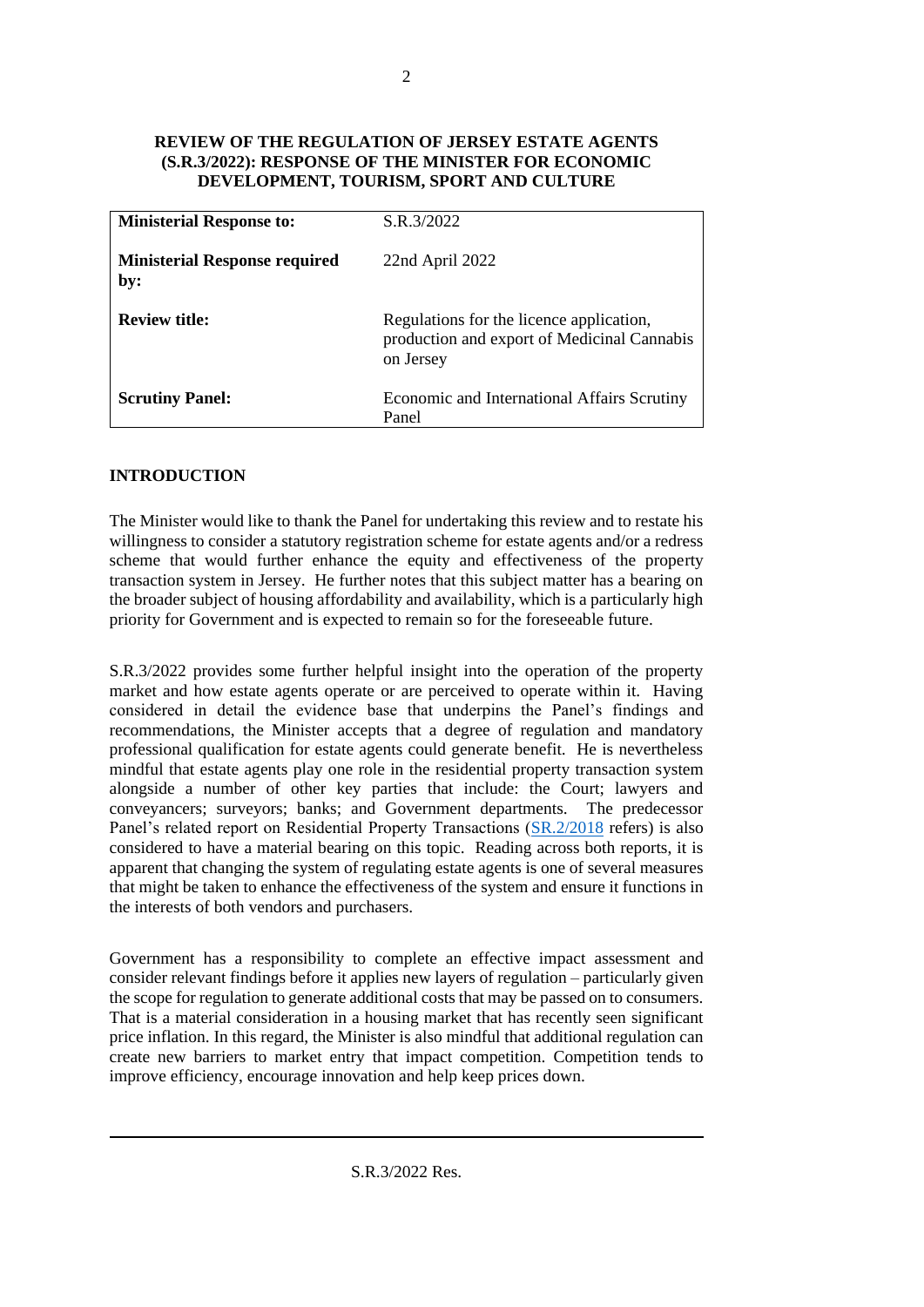#### **FINDINGS**

|                | <b>Findings</b>                                                                                                                                                                                                                                                                                                                                                                        | <b>Comments</b> |  |  |
|----------------|----------------------------------------------------------------------------------------------------------------------------------------------------------------------------------------------------------------------------------------------------------------------------------------------------------------------------------------------------------------------------------------|-----------------|--|--|
| $\mathbf{1}$   | In the UK, estate agents must join one<br>of two independent UK Government<br>approved redress schemes, either The<br>Property Ombudsman or the Property<br>Redress Scheme.                                                                                                                                                                                                            | Noted.          |  |  |
| $\overline{2}$ | There are 46 businesses registered as<br>estate agents involved in transacting<br>property in Jersey (not including<br>property letting agents).                                                                                                                                                                                                                                       | Noted.          |  |  |
| $\overline{3}$ | 41% of estate agents that are registered<br>by the Jersey Financial Services<br>Commission to transact property in<br>Jersey, are members of either the Jersey<br>Estate Agents Association or The<br>Property<br>Ombudsman<br>and<br>Propertymark (National Association of<br>Estate Agents). The Panel considers<br>this figure to be low in comparison with<br>other jurisdictions. | Noted.          |  |  |
| $\overline{4}$ | All estate agents in Jersey that choose<br>to voluntarily self-regulate, as members<br>of the Jersey Estate Agents Association<br>or independently, are members of both<br>The<br>Property Ombudsman<br>and<br>Propertymark (National Association of<br>Estate Agents).                                                                                                                | Noted.          |  |  |
| 5              | UK consumers can verify whether an<br>estate agent is correctly registered with<br>a redress scheme via the National<br>Trading Standards 'Property Agent<br>Checker' website.                                                                                                                                                                                                         | Noted.          |  |  |
| 6              | The Jersey Estate Agents Association is<br>involved with the promotion<br>of<br>education and opportunities for future                                                                                                                                                                                                                                                                 | Noted.          |  |  |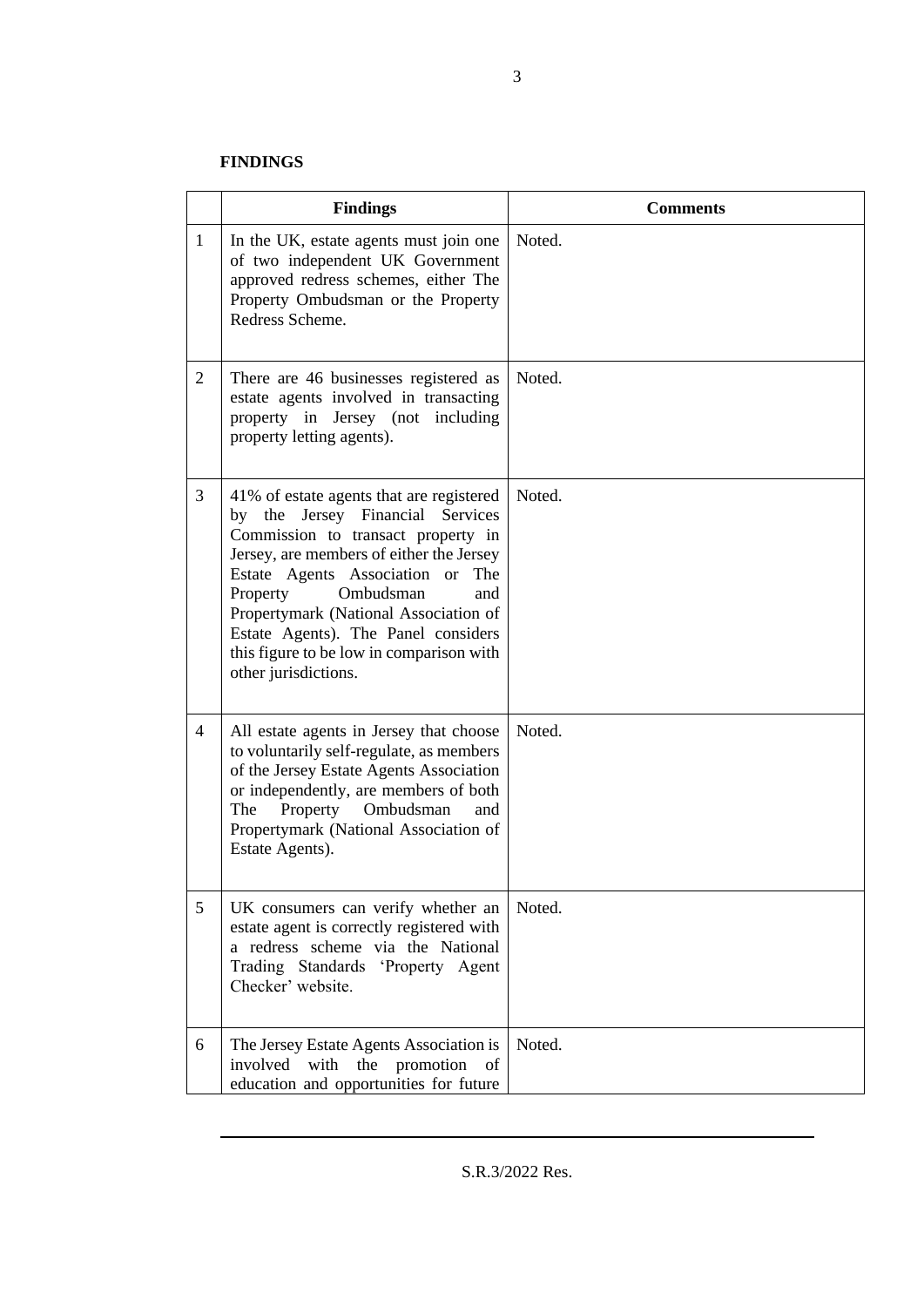|    | <b>Findings</b>                                                                                                                                                                                                                                                                                                                                                                                                                                                                                                                                                                                                | <b>Comments</b> |  |  |
|----|----------------------------------------------------------------------------------------------------------------------------------------------------------------------------------------------------------------------------------------------------------------------------------------------------------------------------------------------------------------------------------------------------------------------------------------------------------------------------------------------------------------------------------------------------------------------------------------------------------------|-----------------|--|--|
|    | estate<br>agents,<br>and<br>conveyancers<br>surveyors.                                                                                                                                                                                                                                                                                                                                                                                                                                                                                                                                                         |                 |  |  |
| 7  | Since 2018, the Jersey Estate Agents<br>Association incorporates membership<br>of The Property Ombudsman and<br>Propertymark (National Association of<br>Estate Agents) as a condition of<br>membership.                                                                                                                                                                                                                                                                                                                                                                                                       | Noted.          |  |  |
| 8  | Propertymark (National Association of<br>Estate Agents) offers a range of<br>specialist,<br>regulated<br>qualifications<br>including an Award in Introduction to<br>Sale of Residential Property (Level 2)<br>and an Award in Sale of Residential<br>Property (Level 3).                                                                                                                                                                                                                                                                                                                                       | Noted.          |  |  |
| 9  | All<br>Propertymark<br>(National<br>Association of Estate Agents) members<br>adhere<br>The<br>Property<br>$\mathbf{t}$<br>must<br>Ombudsman's code of practice once<br>their application is successful.<br>The<br>application process requires evidence<br>of professional indemnity insurance, a<br>designated client account, a company<br>registration/Value Added Tax number<br>or owner identification and evidence of<br>membership of<br>Client Money<br>a<br>Protection Scheme and can be approved<br>within 24 hours subject to applicants<br>possessing<br>all<br>the<br>necessary<br>documentation. | Noted.          |  |  |
| 10 | The UK's National Trading Standards<br>Estate Agency Team is the lead<br>enforcement authority for the Estate<br>Agents Act 1979 which approves and<br>monitors consumer redress schemes.                                                                                                                                                                                                                                                                                                                                                                                                                      | Noted.          |  |  |
| 11 | The requirement of estate agents to join<br>a redress scheme and the UK legislative<br>provisions such as the Estate Agents                                                                                                                                                                                                                                                                                                                                                                                                                                                                                    | Noted.          |  |  |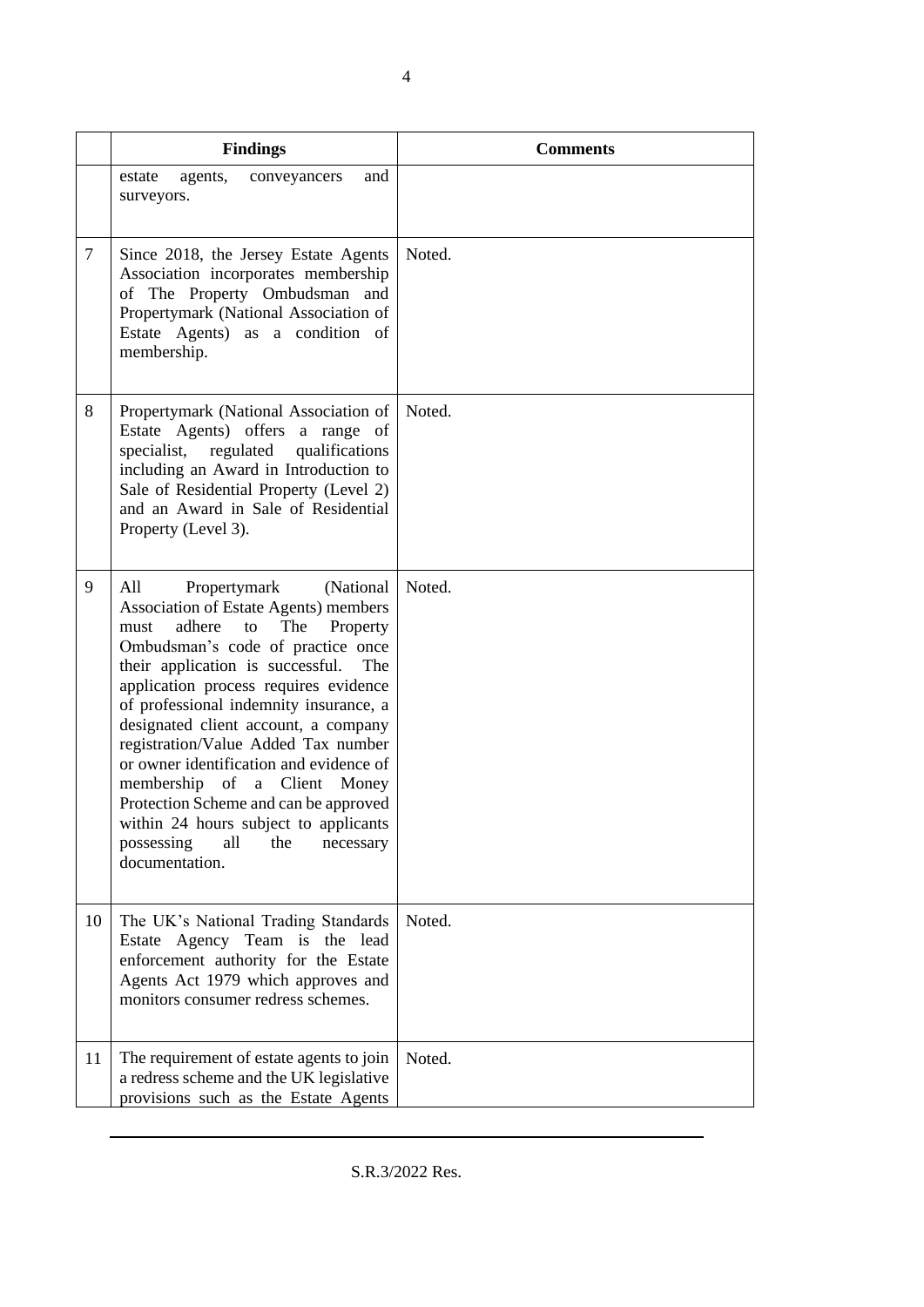|    | <b>Findings</b>                                                                                                                                                                                                                                                      | <b>Comments</b> |  |
|----|----------------------------------------------------------------------------------------------------------------------------------------------------------------------------------------------------------------------------------------------------------------------|-----------------|--|
|    | Act 1979, are important features of the<br>National Trading Standards Guidance<br>on property sales, and yet cannot apply<br>to estate agents in Jersey.                                                                                                             |                 |  |
| 12 | Based on the evidence received from<br>Financial<br>Services<br>Jersey<br>the<br>Commission, the estate agent sector<br>Anti-Money<br>does<br>not<br>pose<br>an<br>Laundering/Counter-Financing<br>of<br>Terrorism risk to Jersey.                                   | Noted.          |  |
| 13 | There is no estate agent specific<br>legislation that covers the activities and<br>conduct of estate agents in Jersey or<br>provides consumers with a means of<br>redress.                                                                                           | Noted.          |  |
| 14 | It has been a mandatory requirement of<br>estate agents in the UK, under the Estate<br>Agents (Redress Scheme) Order 2008,<br>to join an approved consumer redress<br>scheme since 1st October 2008.                                                                 | Noted.          |  |
| 15 | Organisations that wish to apply to<br>become<br>estate<br>agency redress<br>an<br>scheme operator, require approval by<br>the National Trading Standards Estate<br>and Lettings Agency Team.                                                                        | Noted.          |  |
| 16 | The Trading Standards Service in<br>Jersey has engaged with The Property<br>Ombudsman in the development of the<br><b>Consumer Protection (Unfair Practices)</b><br>(Jersey) Law 2018.                                                                               | Noted.          |  |
| 17 | Act 1979<br>The<br>Estate<br>Agents<br><i>is</i><br>legislation<br>comprehensive<br>which<br>includes a broad definition of estate<br>agency work, the meaning of residential<br>property, the considerations that estate<br>agents must have for their clients, how | Noted.          |  |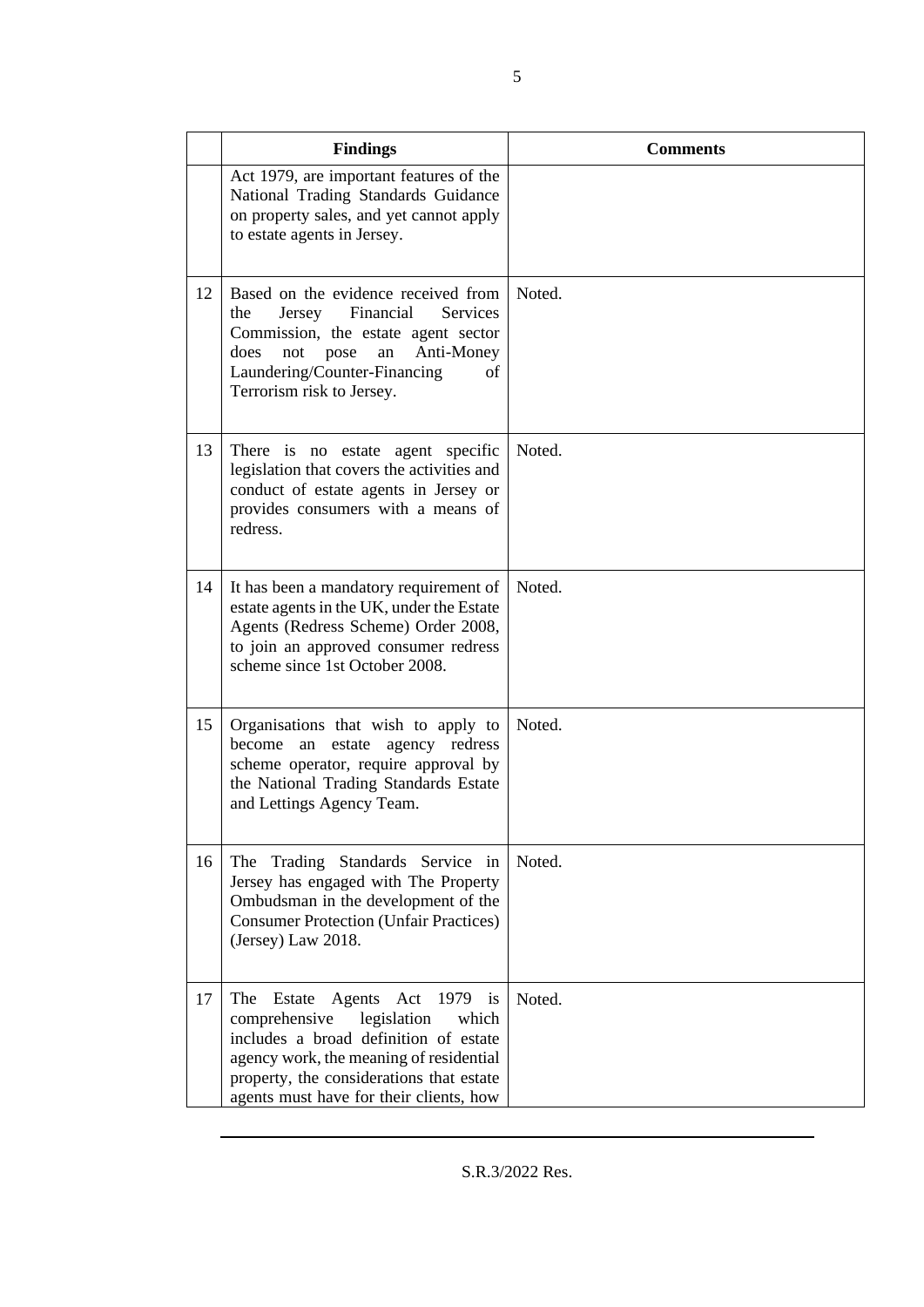| <b>Findings</b>                                                                                                                       | <b>Comments</b> |
|---------------------------------------------------------------------------------------------------------------------------------------|-----------------|
| estate agents must approach a personal<br>interest and the powers of enforcement.<br>There is no equivalent legislation in<br>Jersey. |                 |

#### **RECOMMENDATIONS**

|                | <b>Recommendations</b>                                                                                                                                                                                                                                                                                                                              | To                      | Accept/<br><b>Reject</b> | <b>Comments</b>                                                                                                                                                                            | <b>Target</b><br>date of<br>action/<br>completion |
|----------------|-----------------------------------------------------------------------------------------------------------------------------------------------------------------------------------------------------------------------------------------------------------------------------------------------------------------------------------------------------|-------------------------|--------------------------|--------------------------------------------------------------------------------------------------------------------------------------------------------------------------------------------|---------------------------------------------------|
| 1              | Minister<br>The<br>for<br>Economic Development,<br>Sport<br>Tourism,<br>and<br>Culture should publish a<br>list of estate<br>agents<br>registered with the Jersey<br>Financial<br>Services<br>Commission to transact<br>residential property in<br>Jersey, including their<br>status as members of an<br>approved<br>independent<br>redress scheme. | <b>ED</b><br><b>TSC</b> | Deferred                 | The Minister for EDTSC does not<br>currently have the vires to carry out this<br>action. The Jersey Financial Services<br>Commission should also be asked to<br>consider the implications. | For<br>considera<br>tion<br>in<br>Q3 2022         |
| $\overline{2}$ | The<br>Minister<br>for<br>Economic Development,<br>Sport<br>Tourism,<br>and<br>Culture should introduce<br>a legal requirement that<br>Jersey<br>estate<br>agents<br>obtain membership of a<br>redress scheme approved<br>by the Government of<br>Jersey.                                                                                           | <b>ED</b><br><b>TSC</b> | Deferred                 | <b>This</b><br>recommendation<br>warrants<br>consideration by the Ministers for<br>EDTSC and Housing and Communities.                                                                      | For<br>considera<br>tion<br>in<br>Q3 2022         |
| 3              | Minister<br>The<br>for<br>Economic Development,<br>Tourism,<br>Sport<br>and<br>Culture should consult on<br>options for introducing<br>independent<br>local,<br>redress in Jersey.                                                                                                                                                                  | <b>ED</b><br><b>TSC</b> | Deferred                 | This<br>recommendation<br>warrants<br>consideration by the Ministers for<br>EDTSC and Housing and Communities.                                                                             | For<br>considera<br>tion<br>in<br>Q3 2022         |
| 4              | Alongside<br>legal<br>a<br>requirement<br>obtain<br>to                                                                                                                                                                                                                                                                                              | ED<br><b>TSC</b>        | Deferred                 | <b>This</b><br>recommendation<br>warrants<br>consideration by the Ministers for                                                                                                            | For<br>considera                                  |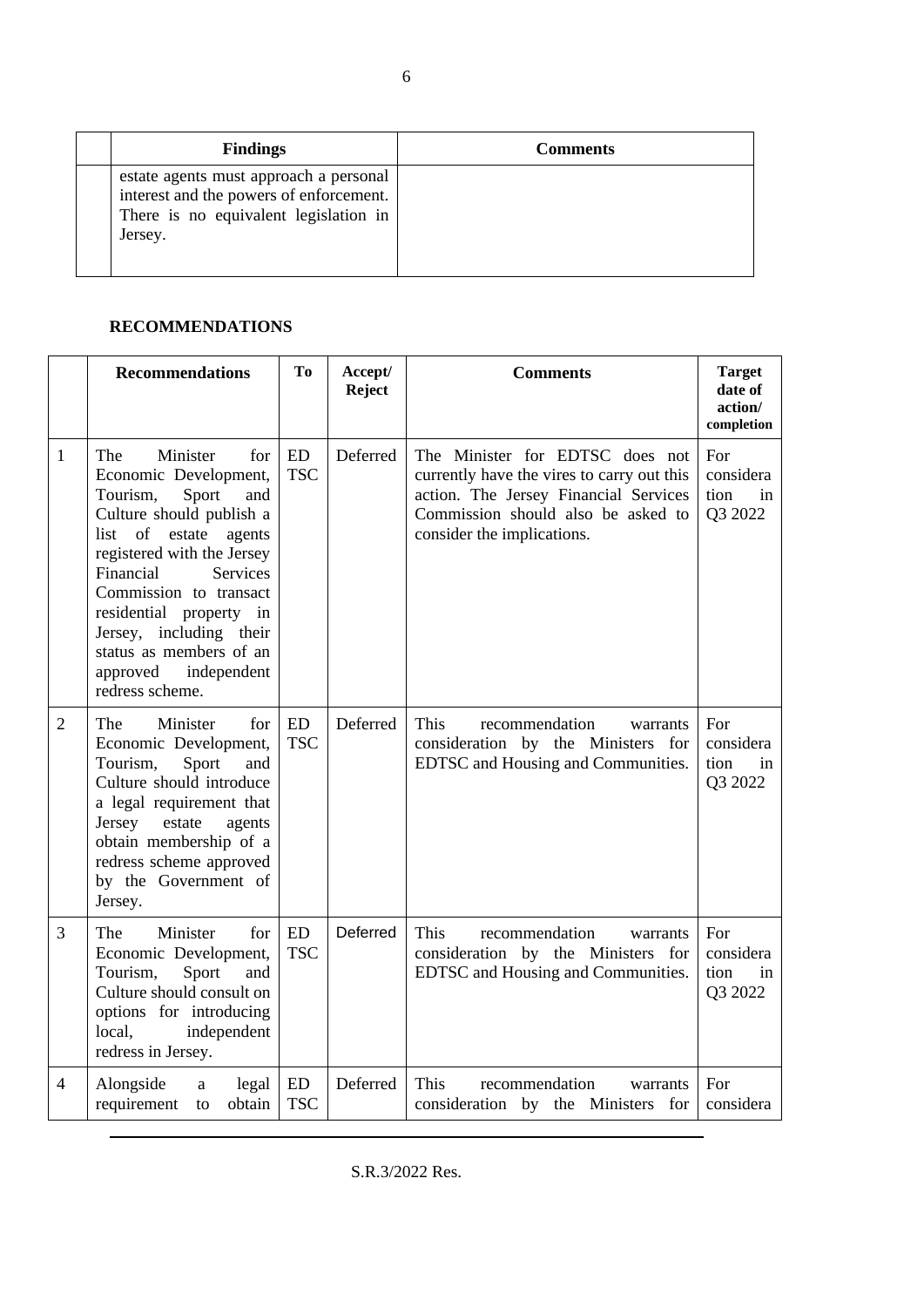|                | <b>Recommendations</b>                                                                                                                                                                                                                                                                                                               | To               | Accept/<br><b>Reject</b> | <b>Comments</b>                                                                                                                                                                    | <b>Target</b><br>date of<br>action/<br>completion |
|----------------|--------------------------------------------------------------------------------------------------------------------------------------------------------------------------------------------------------------------------------------------------------------------------------------------------------------------------------------|------------------|--------------------------|------------------------------------------------------------------------------------------------------------------------------------------------------------------------------------|---------------------------------------------------|
|                | membership of a redress<br>scheme, the Minister for<br>Economic Development,<br>Tourism,<br>Sport<br>and<br>Culture should ensure<br>that<br>transparent<br>mechanisms are in place<br>to hold estate agents to<br>account to the minimum<br>standards laid down in<br>redress<br>scheme<br>any<br>Codes of Practice or<br>guidance. |                  |                          | EDTSC and Housing and Communities<br>with reference to the Panel's related<br>Recommendation 2.                                                                                    | tion<br>in<br>Q3 2022                             |
| 5              | Minister<br>The<br>for<br>Economic Development,<br>Tourism,<br>Sport<br>and<br>Culture should introduce<br>a requirement that estate<br>agents in Jersey,<br>as<br>defined by Schedule 2,<br>Part B, Article 3 of the<br>Proceeds<br>of<br>Crime<br>(Jersey) Law 1999, must<br>join a Jersey approved<br>redress scheme.             | ED<br><b>TSC</b> | Deferred                 | <b>This</b><br>recommendation<br>warrants<br>consideration by the Ministers for<br>EDTSC and Housing and Communities<br>with reference to the Panel's related<br>Recommendation 2. | For<br>considera<br>tion<br>in<br>Q3 2022         |
| 6              | Minister<br>The<br>for<br>Economic Development,<br>Tourism,<br>Sport<br>and<br>Culture should consult<br>with the redress schemes<br>to ensure that all Jersey<br>estate agents can meet<br>their requirements.                                                                                                                      | ED<br><b>TSC</b> | Deferred                 | This<br>recommendation<br>warrants<br>consideration by the Ministers for<br>EDTSC and Housing and Communities<br>with reference to the Panel's related<br>Recommendation 2.        | For<br>considera<br>tion<br>in<br>Q3 2022         |
| $\overline{7}$ | Minister<br>The<br>for<br>Economic Development,<br>Tourism,<br>Sport<br>and<br>Culture<br>should<br>whether<br>investigate<br>compensation<br>awards<br>made by the redress<br>schemes<br>similarly<br>are<br>available<br>Jersey<br>to<br>whether<br>residents,<br>mechanisms are in place                                          | ED<br><b>TSC</b> | Deferred                 | <b>This</b><br>recommendation<br>warrants<br>consideration by the Ministers for<br>EDTSC and Housing and Communities<br>with reference to the Panel's related<br>Recommendation 2. | For<br>considera<br>tion<br>in<br>Q3 2022         |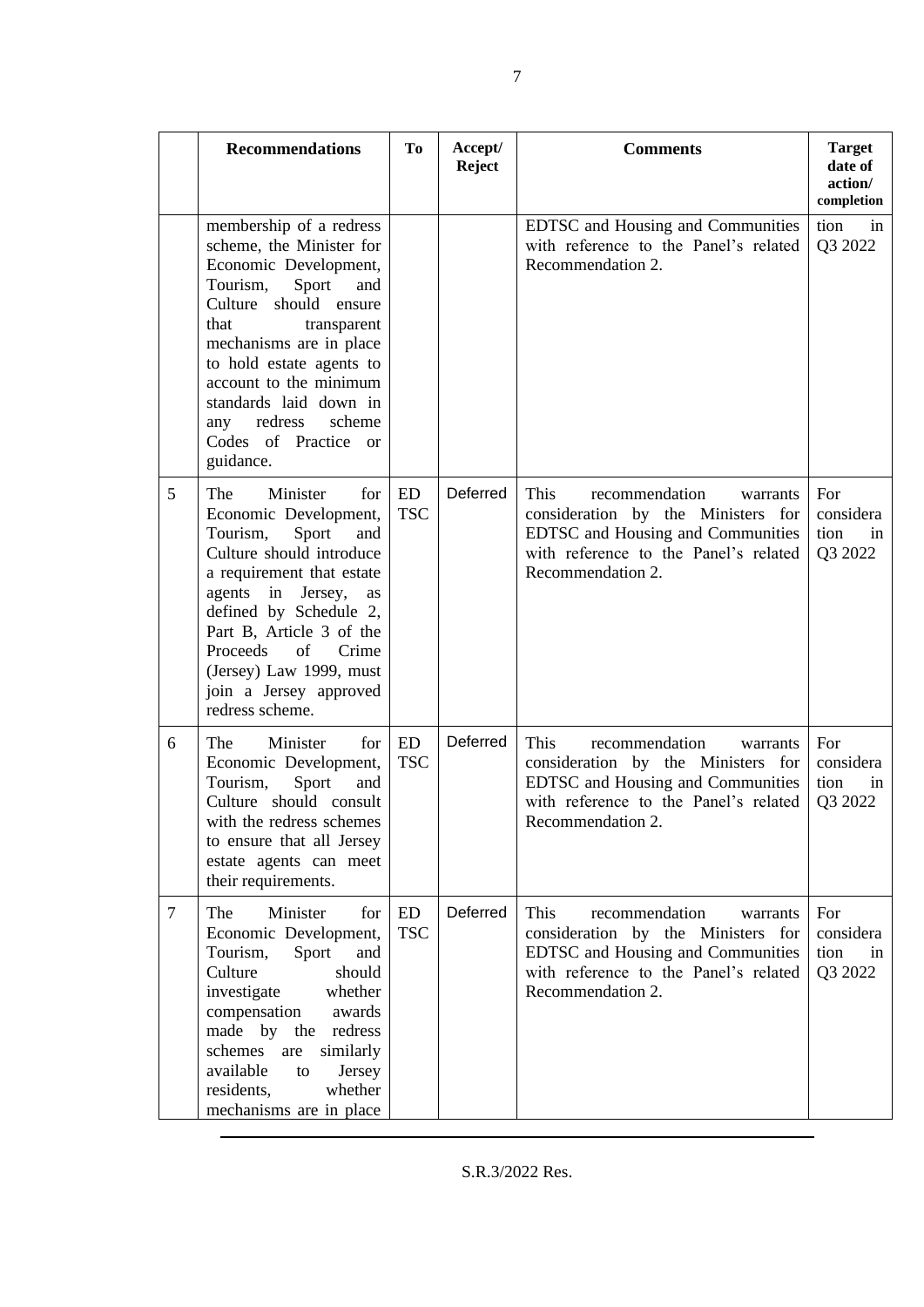|    | <b>Recommendations</b>                                                                                                                                                                                                                                                                                                                                      | To                      | Accept/<br><b>Reject</b> | <b>Comments</b>                                                                                                                                                                    | <b>Target</b><br>date of<br>action/<br>completion |
|----|-------------------------------------------------------------------------------------------------------------------------------------------------------------------------------------------------------------------------------------------------------------------------------------------------------------------------------------------------------------|-------------------------|--------------------------|------------------------------------------------------------------------------------------------------------------------------------------------------------------------------------|---------------------------------------------------|
|    | to challenge decisions of<br>the<br>Jersey<br>approved<br>schemes<br>redress<br>in<br>relation to compensation<br>and<br>whether<br>these<br>mechanisms<br>are<br>reasonably accessible.                                                                                                                                                                    |                         |                          |                                                                                                                                                                                    |                                                   |
| 8  | Minister<br>The<br>for<br>Economic Development,<br>Tourism,<br>Sport<br>and<br>Culture should ensure<br>that there are no barriers<br>to registration of Jersey<br>estate agents onto the<br>redress schemes.                                                                                                                                               | ED<br><b>TSC</b>        | Deferred                 | <b>This</b><br>recommendation<br>warrants<br>consideration by the Ministers for<br>EDTSC and Housing and Communities<br>with reference to the Panel's related<br>Recommendation 2. | For<br>considera<br>tion<br>in<br>Q3 2022         |
| 9  | The<br>Minister<br>for<br>Economic Development,<br>Tourism,<br>Sport<br>and<br>Culture should undertake<br>a process of consultation<br>industry,<br>with<br>local<br>Trading Standards, the<br>National<br>Trading<br><b>Standards Estate Agency</b><br>Team<br>and<br>Jersey<br>redress<br>approved<br>schemes on estate agent<br>legislation for Jersey. | ED<br><b>TSC</b>        | Deferred                 | <b>This</b><br>recommendation<br>warrants<br>consideration by the Ministers for<br>EDTSC and Housing and Communities<br>with reference to the Panel's related<br>Recommendation 2. |                                                   |
| 10 | The<br>Minister<br>for<br>Economic Development,<br>Tourism,<br>Sport<br>and<br>Culture should consider<br>the recommendations of<br>Regulation<br>of<br>the<br>Property Agents report in<br>any future regulation of<br>estate agents in Jersey.                                                                                                            | <b>ED</b><br><b>TSC</b> | Accept                   | This is accepted.                                                                                                                                                                  | Ongoing                                           |

### **CONCLUSION**

The Panel's report has come in the final weeks of this political term and with a States Assembly agenda that is proving challenging to work through before the forthcoming

8